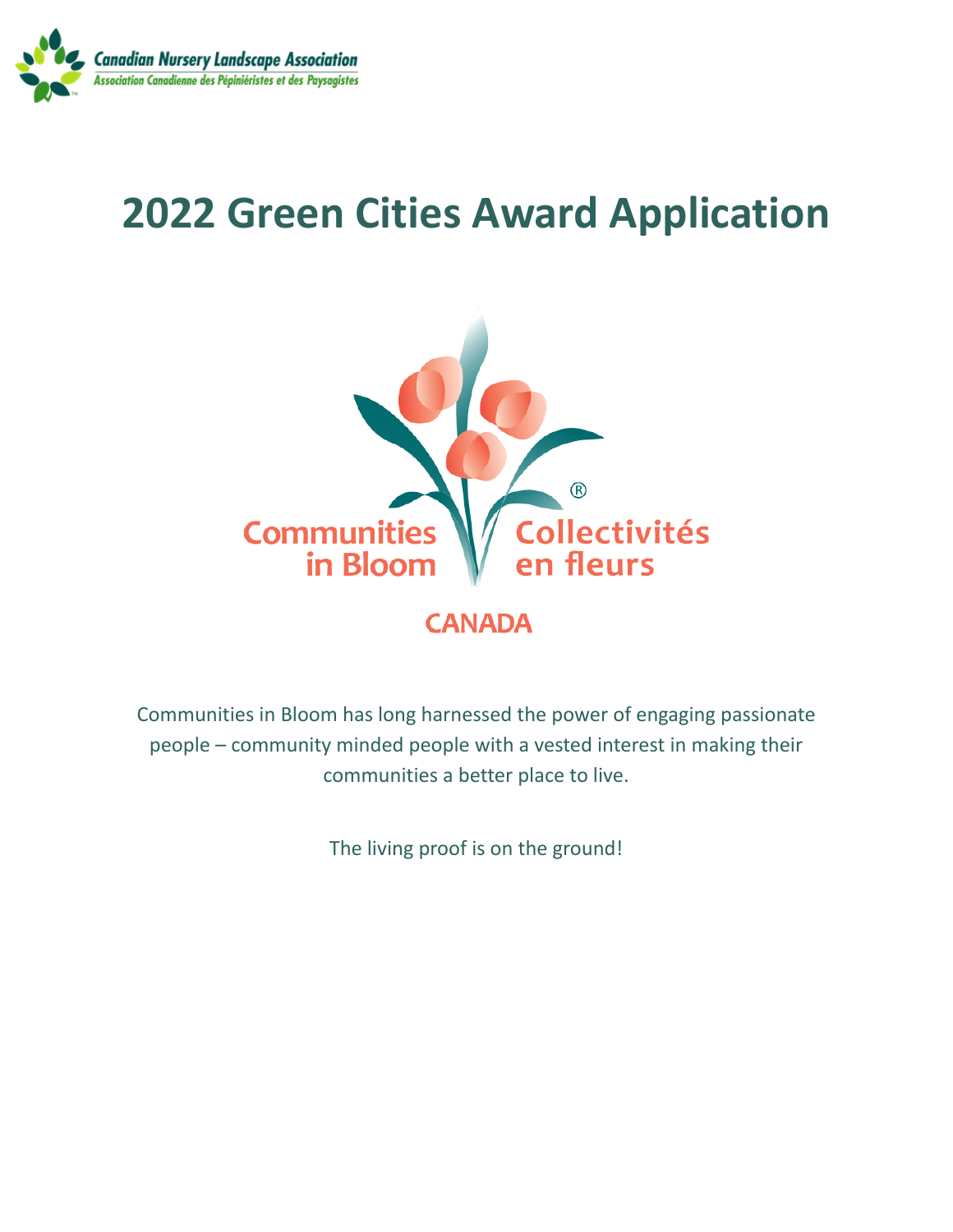

## **Purpose**

Climate change is affecting our cities, our communities, and our homes and is changing the way we must design and build our urban landscapes. Yes, climate change is a global problem, but the effects hit us locally, where we live. Each city, town and community must then seek solutions and develop initiatives that are specific to their needs – on their streets, in their parks, playgrounds and schools, at all their green spaces, at every opportunity. Never have our living landscapes been so important to our collective health and well-being – thriving, contributing, working green spaces and places for people to gather and enjoy.

Urban green spaces such as gardens, parks, transportation corridors and woodlands provide a multitude of benefits to human urban populations, and a vital habitat for wildlife.

These important elements of our urban green infrastructure impact our health by improving air and water quality and limiting the impact of heatwaves by reducing urban temperatures. They provide a place for physical fitness and reduce urban stress, the presence of green spaces can enhance the health and wellbeing of people living and working in cities In addition, urban vegetation filters both air and water, helping to mitigate the effects of climate change in our cities, and reduces the likelihood of flooding by slowing and storing excess rain water.

This award champions city leadership in the use of nature based solutions/green infrastructure for improving the health and well- being of our cities.

## **Submission Process and Deadline**

Each community will be required to submit a 500 word description of green infrastructure/nature based solutions activities in their community, along with photos. This is your chance to share with the judges why your community should be awarded the Green Cities award. This description should accompany your scorecard which can be found at the end of the application. Please send all submissions to **[bloom@cib-cef.com](mailto:bloom@cib-cef.com)**.

All submissions must be received by August, 26th , 2022. Late entries will not be considered. Application forms and all related materials can be submitted via email. Entrants are required to use standard electronic formats such as Microsoft Word, Excel and PowerPoint; as well as Adobe PDF files. Photos may be submitted as PDF, JPG or TIFF files.

# **Judging**

The scorecard will be evaluated and the best score will win. In the case of a tie, the municipality with the most complete package (i.e. links and information shared) will be the winner.

# **Winning Entries/Prizes**

The winning entrant will receive:

- A complimentary virtual consultation with one of our esteemed green city experts to review your scorecard
- A plaque
- Recognition at the CiB 2022 Symposium and Awards in Victoria BC
- Featured in an upcoming issue of CNLA's Newsbrief magazine.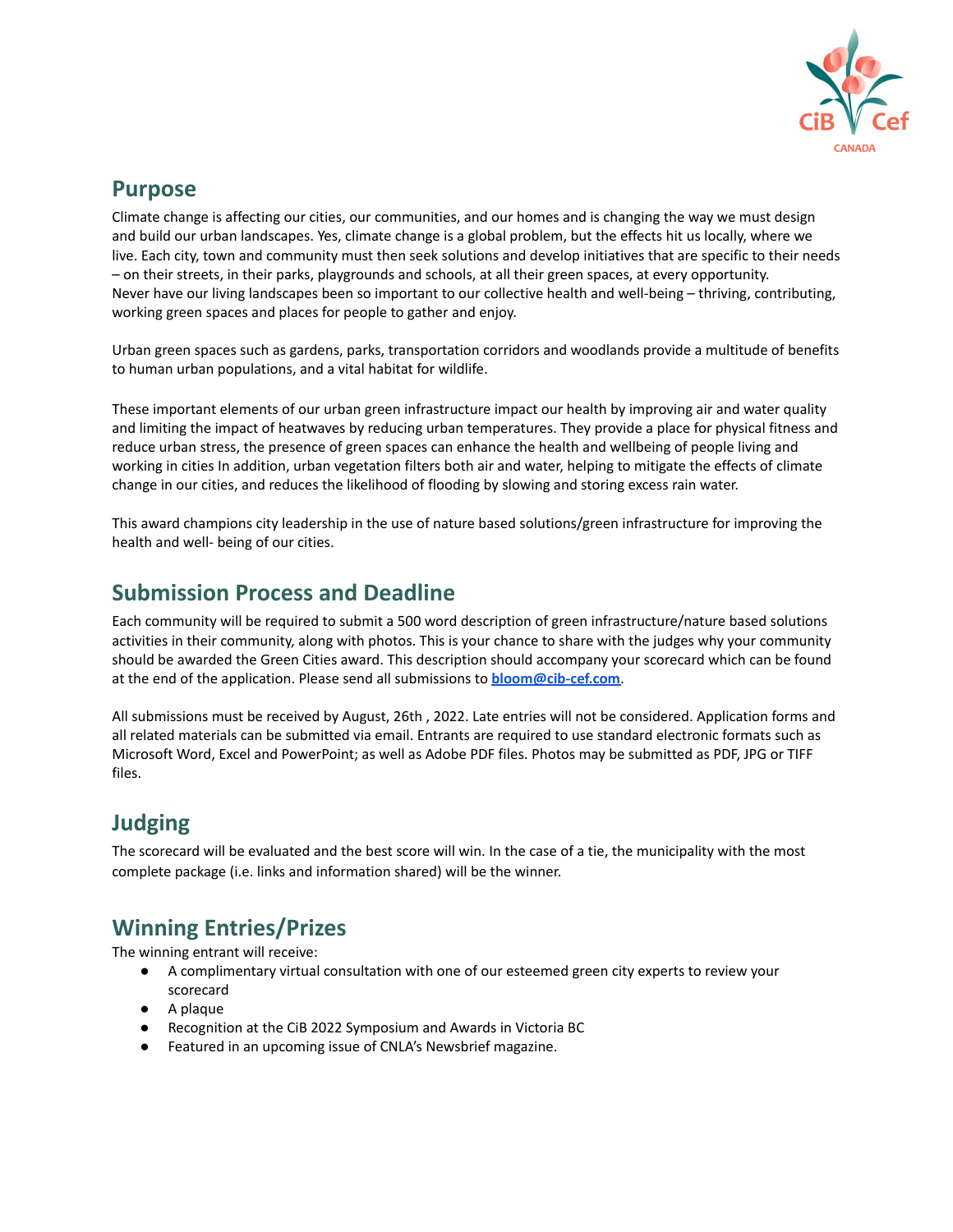## **Entry Form**

All information must be clearly typed or printed.

#### **Copyright Release of Digital Photos**

I (we) understand that upon submitting this application to (association name) the digital photos become the property of Communities in Bloom and the CNLA. I (we) agree to give Communities in Bloom and the CNLA permission to use the digital photos in award recognition or any other promotional activity that Communities in Bloom and the CNLA is involved with.

Project Contact's Signature: \_\_\_\_\_\_\_\_\_\_\_\_\_\_\_\_\_\_\_\_\_\_\_\_\_\_\_\_\_\_\_\_\_\_\_\_\_\_\_\_\_\_\_\_\_\_\_\_\_\_\_\_\_\_\_\_\_\_\_\_\_\_

Date: \_\_\_\_\_\_\_\_\_\_\_\_\_\_\_\_\_\_\_\_\_\_\_\_\_\_

*Submit completed application to Communities in Bloom by August, 26th , 2022*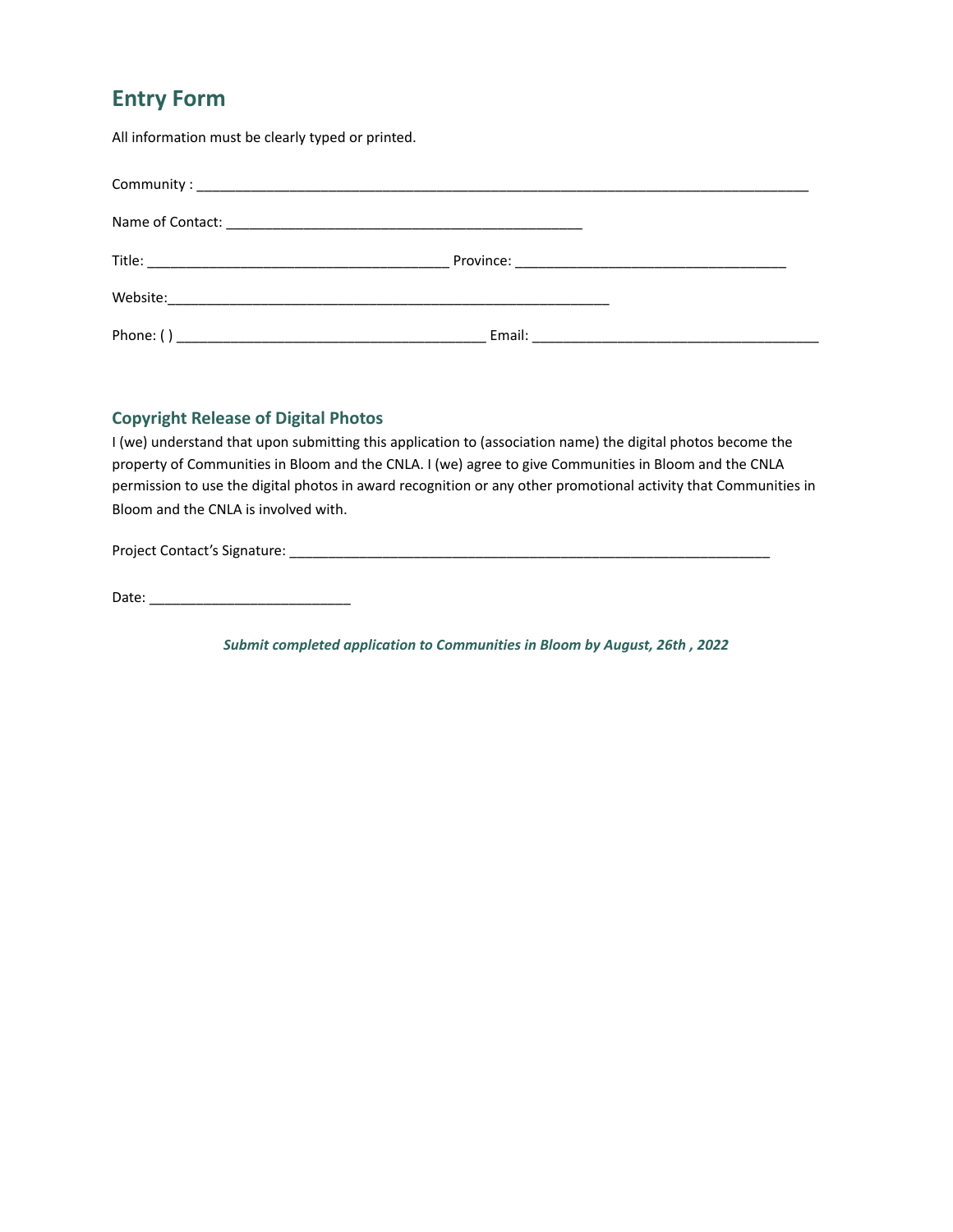**GREEN CITIES AWARD EVALUATION FORM**

### **AIR QUALITY & TEMPERATURE MITIGATION**

#### **Air Quality – This section explores how your municipality reduces airborne pollutants specifically through the use of tree canopy and other living green infrastructure (green spaces).**

| 1. What is the current estimated total crown canopy cover percentage for your municipality?<br>Explain how your municipality measures crown canopy cover?                               | Scale | Score |
|-----------------------------------------------------------------------------------------------------------------------------------------------------------------------------------------|-------|-------|
| Greater than 30%                                                                                                                                                                        | 5     |       |
| Between 15%-30%                                                                                                                                                                         | 3     |       |
| Less than 15%                                                                                                                                                                           | 0     |       |
| Comments/Links:                                                                                                                                                                         |       |       |
| 2. Do you have a municipal tree bylaw or policy that includes performance requirements to<br>meet minimum crown canopy cover targets? If yes, provide a link.                           | Scale | Score |
| Yes, based on canopy to canopy percentage target replacement (1 for 2 or more new trees<br>based on size of trees removed).                                                             | 5     |       |
| Yes, based on unit to unit (1 for 1) replacement.                                                                                                                                       | 3     |       |
| No bylaw or permitting required.                                                                                                                                                        | 0     |       |
| Comments/Links:                                                                                                                                                                         |       |       |
| 3. Do you have a municipal urban forest management strategy plan?                                                                                                                       | Scale | Score |
|                                                                                                                                                                                         |       |       |
| Yes                                                                                                                                                                                     | 5     |       |
| Currently in progress                                                                                                                                                                   | 3     |       |
| None planned                                                                                                                                                                            | 0     |       |
| Comments/Links:                                                                                                                                                                         |       |       |
| 4. Do you have regulations and / or bylaws requiring a certain percentage of green space and /<br>or pervious or permeable surface area for new developments? What kind of regulations? | Scale | Score |
| Yes, greater than 30%                                                                                                                                                                   | 5     |       |
| Yes, greater than 10%                                                                                                                                                                   | 3     |       |
| No, we have no requirements whatsoever                                                                                                                                                  | 0     |       |
| Comments/Links:                                                                                                                                                                         |       |       |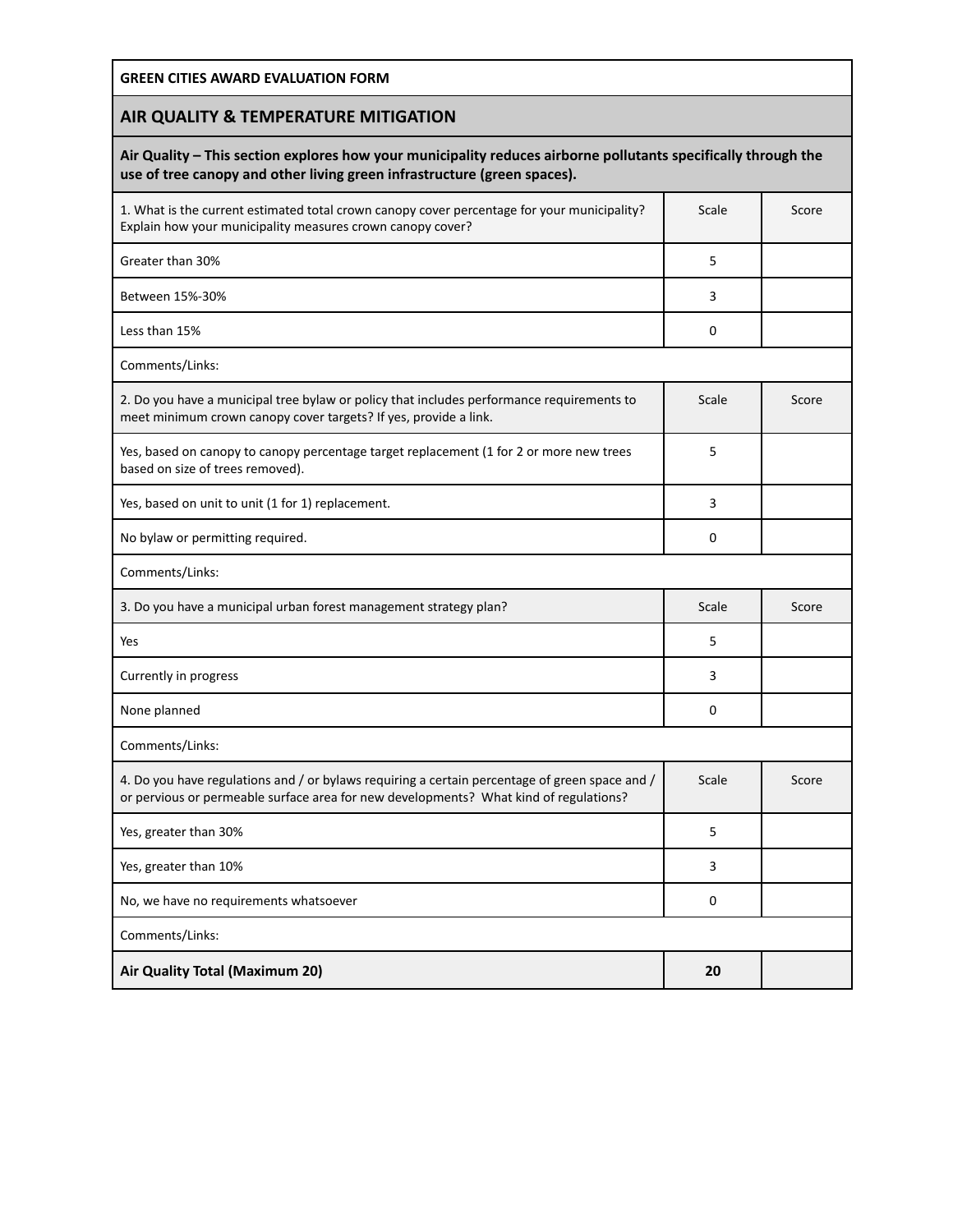| AIR QUALITY & TEMPERATURE MITIGATION                                                                                                                                                                                                                                                                                                                                                                      |       |       |
|-----------------------------------------------------------------------------------------------------------------------------------------------------------------------------------------------------------------------------------------------------------------------------------------------------------------------------------------------------------------------------------------------------------|-------|-------|
| Temperature & Urban Heat Island Impact - This section explores how your municipality reduces localized<br>temperatures and heat island impacts through the use of living green infrastructure in large and small spaces,<br>including groundcover (turfgrass), trees, and everything in between.                                                                                                          |       |       |
| 1. Does your municipality have effective regulations or policies to assist with urban heat island<br>temperature management strategies? Please explain or provide a link.                                                                                                                                                                                                                                 | Scale | Score |
| Yes, street tree planting and low impact development requirements related to heat island<br>mitigation is required for all new development.                                                                                                                                                                                                                                                               | 5     |       |
| Yes, we have policies, however, they are not always implemented.                                                                                                                                                                                                                                                                                                                                          | 3     |       |
| None of the above                                                                                                                                                                                                                                                                                                                                                                                         | 0     |       |
| Comments/Links:                                                                                                                                                                                                                                                                                                                                                                                           |       |       |
| 2. Are green space performance targets an important part of the planning and development<br>process? How are performance targets achieved for different size/densities/scale/types of land use<br>to help support open spaces, green infrastructure, and parks areas? Are targets achieved through<br>area plans, neighborhood level plans, regulations and/or site specific development? Please explain. | Scale | Score |
| Yes, green space performance targets are incorporated into the planning process through policy<br>and regulations.                                                                                                                                                                                                                                                                                        | 5     |       |
| Yes, policy is in place, however, development approvals often do not reflect policy and variances<br>are often allowed.                                                                                                                                                                                                                                                                                   | 3     |       |
| No regulation or policy in place.                                                                                                                                                                                                                                                                                                                                                                         | 0     |       |
| Comments/Links:                                                                                                                                                                                                                                                                                                                                                                                           |       |       |
| 3. Are green streets an important part of the planning and development process? Median and<br>boulevard (streetscape), pocket parks, and road corridors, are used primarily for living green<br>infrastructure (small landscapes, plantings or turfgrass) vs non-permeable paving?                                                                                                                        | Scale | Score |
| Yes, all new urban development areas and major streets are designed with consideration for<br>greener streets including; pedestrian friendly, street landscapes, street trees and permeable<br>surfaces.                                                                                                                                                                                                  | 5     |       |
| Green infrastructure design and green street standards are sometimes considered for new<br>development but not required.                                                                                                                                                                                                                                                                                  | 3     |       |
| Most streets are still designed using conventional gray infrastructure                                                                                                                                                                                                                                                                                                                                    | 0     |       |
| Comments/Links:                                                                                                                                                                                                                                                                                                                                                                                           |       |       |
| 4. Is landscaping or bio-engineering an important part of the development requirements? In<br>addition to tree regulations and street trees, do you support the use of other kinds of landscaping<br>as part of the development process?                                                                                                                                                                  | Scale | Score |
| Yes, greater than 30%                                                                                                                                                                                                                                                                                                                                                                                     | 5     |       |
| Yes, greater than 10%                                                                                                                                                                                                                                                                                                                                                                                     | 3     |       |
| No, we have no requirements whatsoever                                                                                                                                                                                                                                                                                                                                                                    | 0     |       |
| Comments/Links:                                                                                                                                                                                                                                                                                                                                                                                           |       |       |
| <b>Temperature Mitigation Total (Maximum 20)</b>                                                                                                                                                                                                                                                                                                                                                          | 20    |       |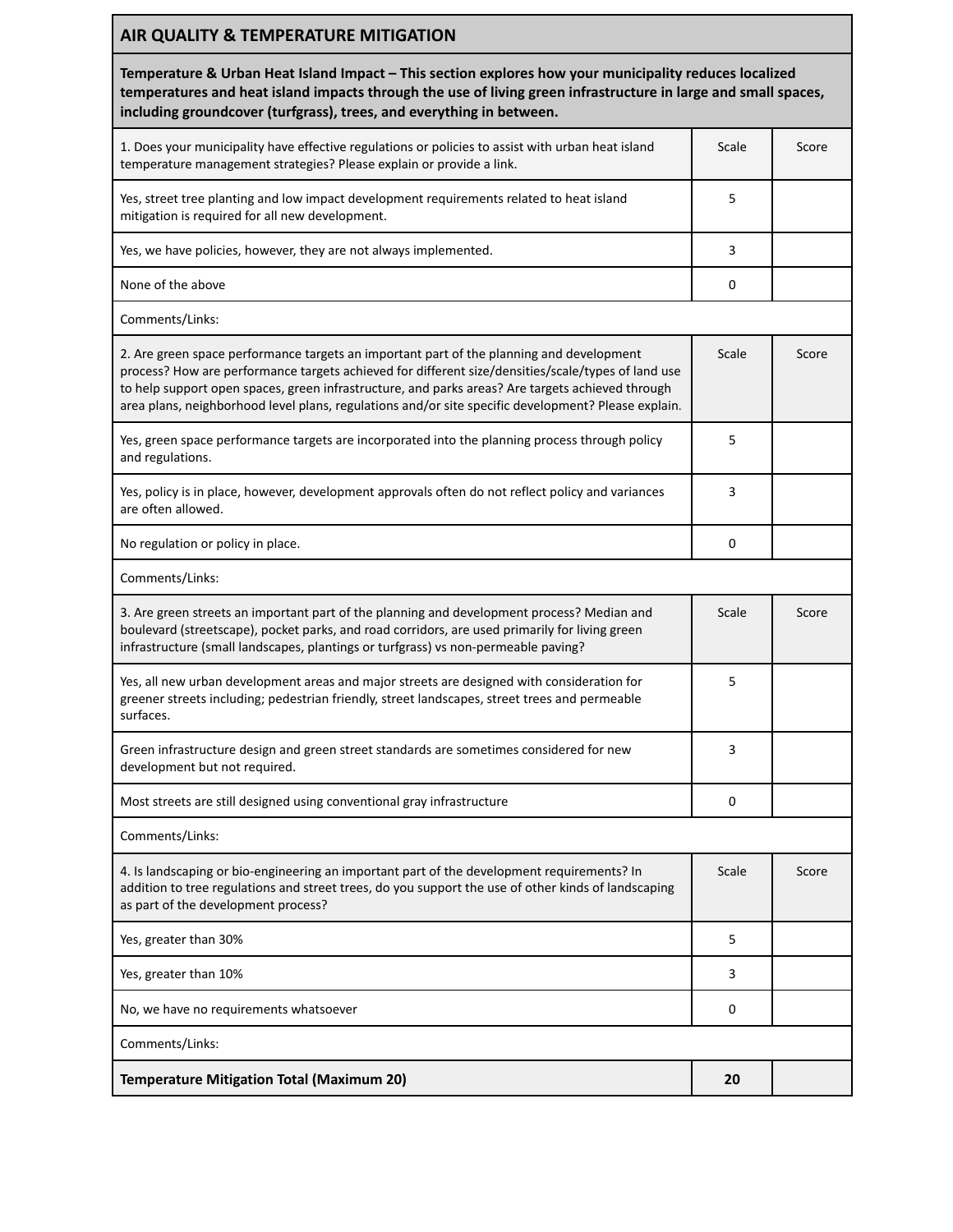#### **WATER QUALITY & STORMWATER MANAGEMENT**

**Water Quality & Stormwater Management – Water quality and stormwater management overlap. Progressive forms of stormwater management help deal with volumes, flow control and they filter and clean the water through the process. This section explores how your municipality is working to retain, detain, and treat runoff from rainfall in urban landscapes, which allows both cleansing and control.**

| 1. Rainwater runoff can be retained or detained through the use of permeable paving or<br>previous areas. What percentage of urban development is required to be pervious or<br>permeable vs non-permeable onsite?                                                                                                                                            | Scale | Score |
|---------------------------------------------------------------------------------------------------------------------------------------------------------------------------------------------------------------------------------------------------------------------------------------------------------------------------------------------------------------|-------|-------|
| Greater than 30% is permeable                                                                                                                                                                                                                                                                                                                                 | 5     |       |
| Between 15%-30% is permeable                                                                                                                                                                                                                                                                                                                                  | 3     |       |
| Less than 15% is permeable                                                                                                                                                                                                                                                                                                                                    | 0     |       |
| Comments/Links:                                                                                                                                                                                                                                                                                                                                               |       |       |
| 2. Rainwater runoff can be retained or detained onsite through the use of green roofs or offsite<br>through neighborhood / shared stormwater facilities in areas where space is limited. Do you<br>have a green roof regulation and / or bylaw that supports either solution? If yes please provide<br>a brief description.                                   | Scale | Score |
| Yes, they are required in urban development by regulation and/or bylaw.                                                                                                                                                                                                                                                                                       | 5     |       |
| Not required, however a policy has been developed for developers to include green roofs or<br>offsite solutions.                                                                                                                                                                                                                                              | 3     |       |
| Neither of the above                                                                                                                                                                                                                                                                                                                                          | 0     |       |
| Comments/Links:                                                                                                                                                                                                                                                                                                                                               |       |       |
| 3. Rainwater runoff can be retained or detained onsite through the use of a variety of other<br>water storage and mitigation controls (e.g. raingardens and/or bioswales) or other water<br>storage methods. Do you have as part of your urban development guidelines and / or bylaws<br>regulations for onsite stormwater management? If yes please provide. | Scale | Score |
| Yes, onsite water storage management is required in urban development by regulation and/or<br>bylaw.                                                                                                                                                                                                                                                          | 5     |       |
| Not required, however onsite water storage management methods are encouraged.                                                                                                                                                                                                                                                                                 | 3     |       |
| Neither of the above                                                                                                                                                                                                                                                                                                                                          | 0     |       |
| Comments/Links:                                                                                                                                                                                                                                                                                                                                               |       |       |
| 4. Are there onsite topsoil treatment/amendment requirements for all new developments<br>including both small scale and and larger developments.                                                                                                                                                                                                              | Scale | Score |
| Yes, soil protection and handling plans are required by regulation and/or bylaw, and existing<br>spaces are protected.                                                                                                                                                                                                                                        | 5     |       |
| Soil protection and handling plans are encouraged but not required.                                                                                                                                                                                                                                                                                           | 3     |       |
| Neither of the above                                                                                                                                                                                                                                                                                                                                          | 0     |       |
| Comments/Links:                                                                                                                                                                                                                                                                                                                                               |       |       |
| Water Quality & Stormwater Management Total (Maximum 20)                                                                                                                                                                                                                                                                                                      | 20    |       |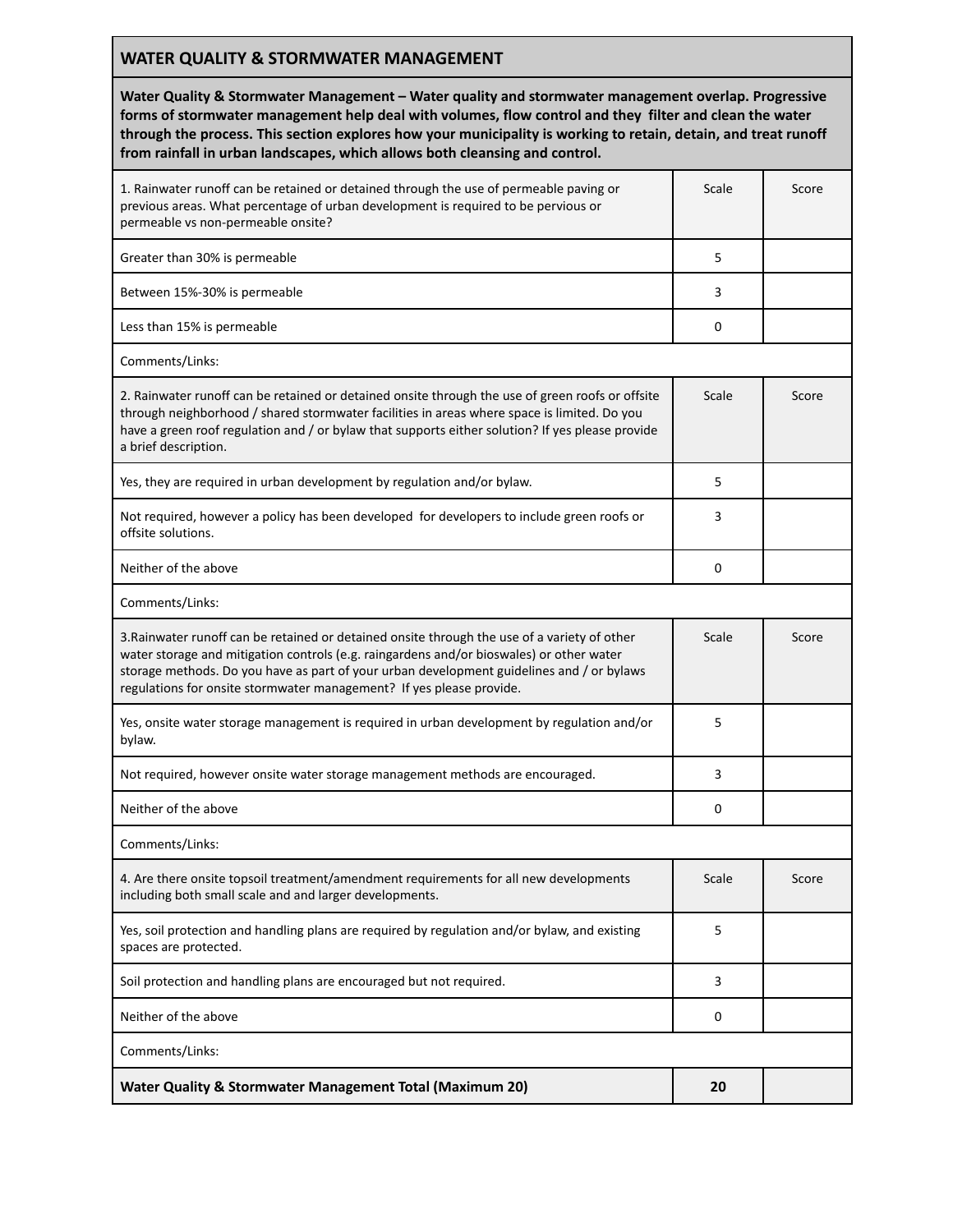| <b>NATURAL ASSETS AND LAND USE</b><br>Natural Assets and Land Use - This section explores what policy(s) your municipality has in place to create effective land use<br>planning and retain and protect existing natural assets. |              |       |
|----------------------------------------------------------------------------------------------------------------------------------------------------------------------------------------------------------------------------------|--------------|-------|
|                                                                                                                                                                                                                                  |              |       |
| Protection of natural assets - wetlands, forests, water bodies (lakes, rivers, creeks), soils and grasslands.                                                                                                                    | 1            |       |
| Bio-engineered facilities - rain gardens, bioswales, urban street trees, urban parks, stormwater<br>wetlands/ponds, greenroofs, biomimicry.                                                                                      | 1            |       |
| Regulatory performance targets for private development for tree canopy coverage, pervious and permeable<br>surfaces, topsoil amendments onsite.                                                                                  | 1            |       |
| Municipal conservation land acquisition strategy.                                                                                                                                                                                | 1            |       |
| Corporate and municipal green infrastructure development strategies, tools, and financial services to<br>support public green infrastructure initiatives.                                                                        | 1            |       |
| Comments/Links:                                                                                                                                                                                                                  |              |       |
| 2. What kinds of green infrastructure initiatives does your municipality have in place?                                                                                                                                          | Scale        | Score |
| Urban forest management strategy.                                                                                                                                                                                                | 1            |       |
| Green infrastructure and natural asset inventory with GIS mapping and information system(s).                                                                                                                                     | 1            |       |
| Natural capital evaluation program. E.g. iTree                                                                                                                                                                                   | 1            |       |
| Green infrastructure management or biodiversity management strategy.                                                                                                                                                             | $\mathbf{1}$ |       |
| Green infrastructure development regulations, guidelines, or standards.                                                                                                                                                          | 1            |       |
| Comments/Links:                                                                                                                                                                                                                  |              |       |
| 3. What kinds of municipal public outreach and education programs are in place to support Green City<br>designs?                                                                                                                 | Scale        | Score |
| Municipal climate change resiliency strategy outreach program.                                                                                                                                                                   | 1            |       |
| Biodiversity conservation strategy outreach program                                                                                                                                                                              | 1            |       |
| Watershed planning management strategy or ISMP outreach program.                                                                                                                                                                 | 1            |       |
| Green infrastructure management strategy outreach program.                                                                                                                                                                       | 1            |       |
| Municipal advisory committee(s) related to green infrastructure or urban forestry.                                                                                                                                               | 1            |       |
| Comments/Links:                                                                                                                                                                                                                  |              |       |
| 4. Performance targets for municipal green infrastructure. Does your municipality have:                                                                                                                                          | Scale        | Score |
| Access to nature policy and performance targets or indicators.                                                                                                                                                                   | 1            |       |
| Climate change resiliency targets                                                                                                                                                                                                | 1            |       |
| GHG offsets / carbon sequestration targets.                                                                                                                                                                                      | 1            |       |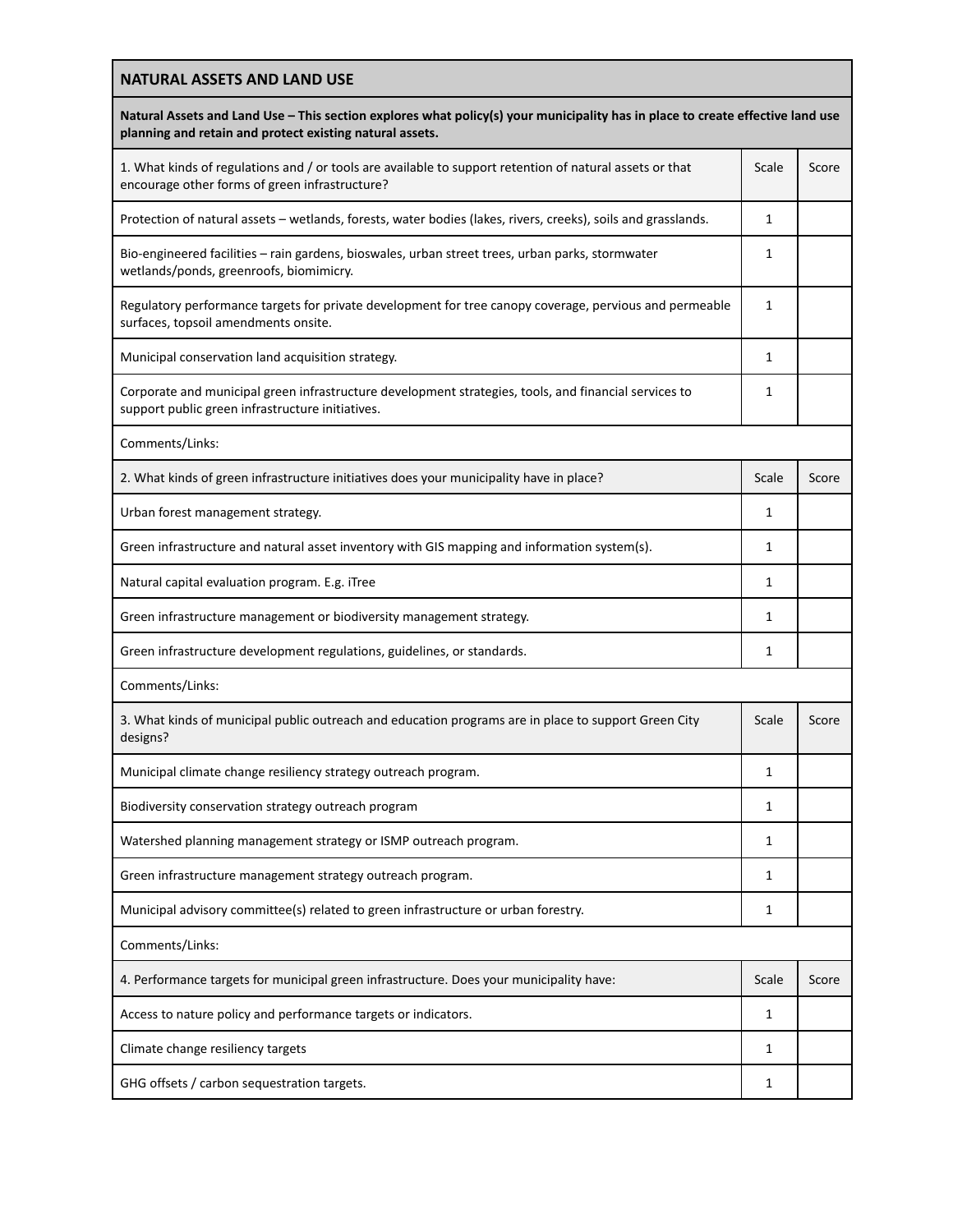| Water and drainage integrated stormwater management plan (ISMP) targets                                                |  |  |
|------------------------------------------------------------------------------------------------------------------------|--|--|
| Established clear greenways network through neighbourhoods supporting a larger network of municipal<br>wide greenways? |  |  |
| Comments/Links:                                                                                                        |  |  |
| <b>Natural Assets and Land Use Total (Maximum 20)</b>                                                                  |  |  |